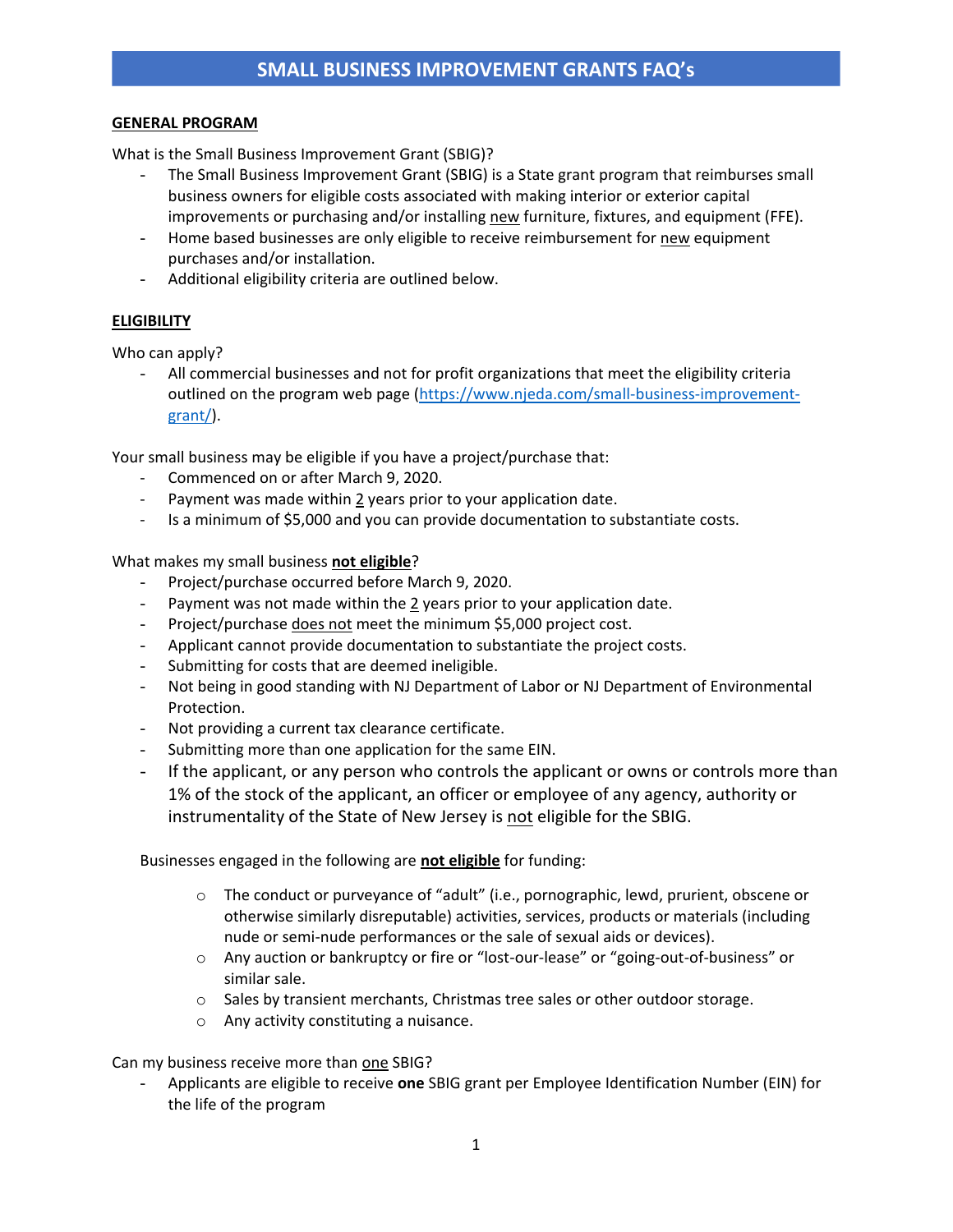# **SMALL BUSINESS IMPROVEMENT GRANTS FAQ's**

- Entities operating in multiple locations under a single EIN are limited to one application under the sole EIN. In the case of multiple locations under one single EIN applicants should include all eligible project costs in a single application for multiple locations.

My business has multiple locations, can I apply for all locations?

- Applicants are eligible to receive **one** SBIG grant per Employee Identification Number (EIN)
- Entities operating in multiple locations under a single EIN are limited to one application under the sole EIN, but a single application may include project costs across multiple locations.

If I received a Small Business Lease Grant (SBLG), am I still eligible for the Small Business Improvement Grant (SBIG)?

- Yes, you are eligible to receive funding under both grant programs for the same business location and/or EIN

Am I getting the grant money upfront prior to making interior and/or exterior building improvements and/or purchasing and/or installing new equipment?

No, work must be complete on or after March 9, 2020, but no more than 2 years prior to application date.

Do I have to operate from the facility on my application?

Yes, the applicant company must rent or own and operate from the facility as a commercial business.

If I am renting my commercial location do I need to notify my landlord of any improvements?

- Yes, if the applicant's space is leased the landlord's permission to make improvements is required. The [Landlord Certification](https://www.njeda.com/wp-content/uploads/2021/10/Landlord-Certification-Form-Business-Improvement-Grant-Final.pdf) will be available for download at time of application.

Can my landlord apply for this program if they improved the space I am leasing?

No, the SBIG was intended to directly support NJ small business owners only. Eligible businesses may own or lease their space.

How long do I need to remain in the facility?

Applicant must remain in the location for a period of time based on the amount of the grant. For grants of up to \$25,000, the entity must remain in the location for at least two years. For grants of greater than \$25,000, the entity must remain in the location for at least four years. Noncompliance with this requirement will result in repayment of the grant to the NJEDA.

Can I apply for the Small Business Improvement Grant again in the future?

No, only one SBIG award is allowed per EIN for the life of the program.

Will the SBIG reimburse my business for renovations and equipment costs?

- Yes, the SBIG will reimburse the business for both renovations and equipment cost per single project up to 50% of the total cost, which may include interior or exterior renovations, or purchases of new (FFE) equipment and installation. Please see the list below of eligible costs.
- Applicant must provide documentation proving payment was made for completed work (invoices, statements, payments, and/or cancelled checks).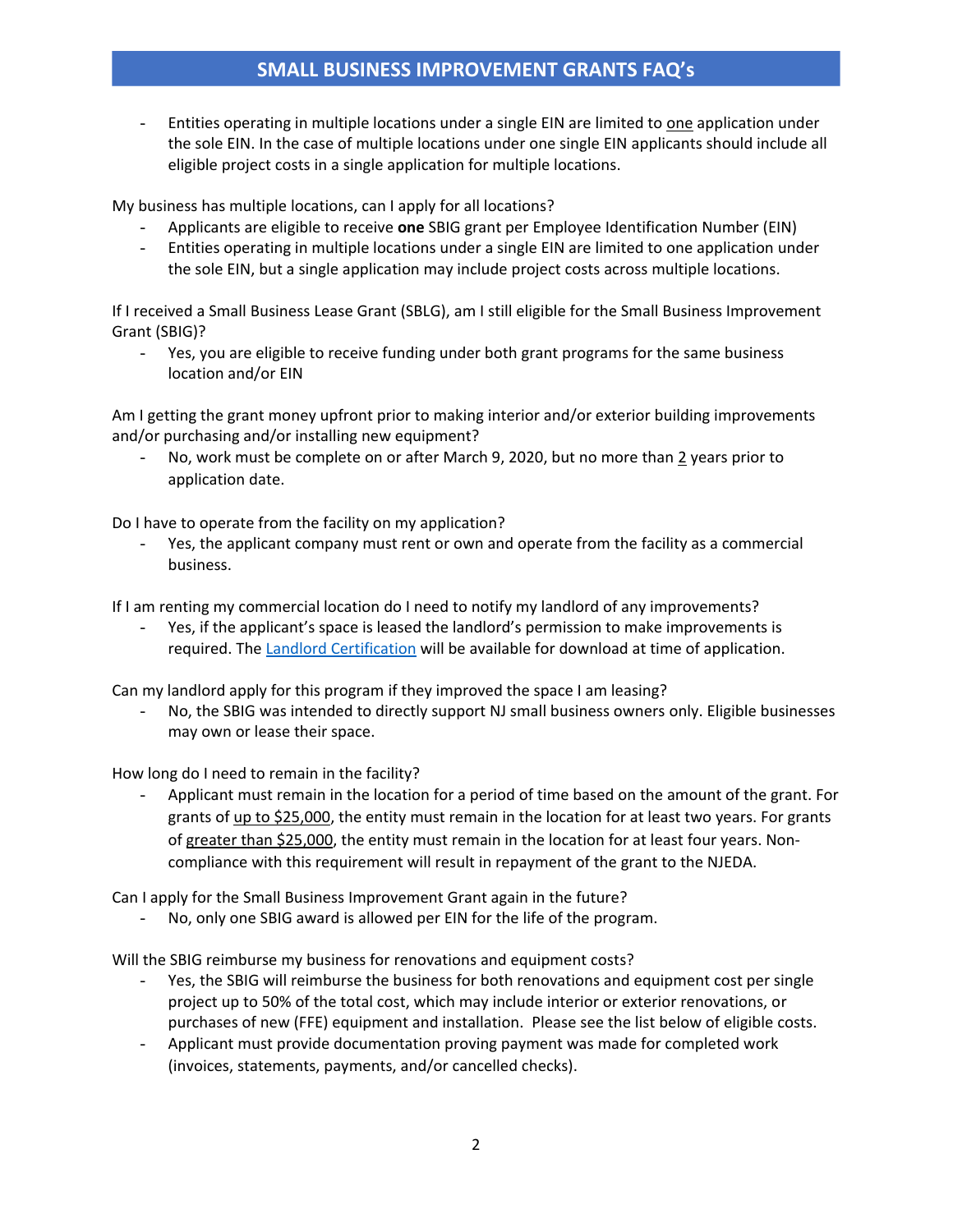- Eligible equipment must be permanently located at the facility e.g. rolling stock such as vehicles, construction equipment are not eligible.
- Capital improvements such as site acquisition are not eligible

If I bought equipment with the purchase of a business is the equipment eligible for the grant?

No, equipment included in a contract as part of the purchase of a business is not eligible. Furniture, fixtures and/or equipment would only be eligible if they were separate from the purchase agreement of the business.

If I am a home based business, can I apply for the Small Business Improvement Grant?

- Yes, home-based businesses may only receive reimbursement for new equipment purchased and/or installation.
- Home-based businesses are not eligible for reimbursement for renovation or improvement projects.

Is there a minimum project cost?

Yes, the minimum project cost is \$5,000.

How much money will my small business be reimbursed?

- The grant will reimburse a small business for 50% of the total eligible project cost.
- Project minimum cost of \$5,000.
- Grants cannot exceed \$50,000.

What will this grant reimburse my small business for?

- Interior and exterior capital improvements. Capital improvements is defined as:
- "Capital improvements" means:
	- o Expenses that a business incurs for construction, repair, renovation, improvement, equipping, or furnishing on real property or of a building, structure, facility, or improvement to real property, site-related utility, including but not limited to, water, electric, sewer, and stormwater, and transportation infrastructure improvements, plantings, solar panels and components, energy storage components, installation costs of solar energy systems or other environmental components.
	- $\circ$  Expenses that a business incurs for obtaining, and installing furnishings and machinery, apparatus, or equipment, including but not limited to material goods subject to bonus depreciation under sections 168 and 179 of the federal Internal Revenue Code (26 U.S.C. ss.168 and 179), for the operation of a business on real property or in a building, structure, facility, or improvement to real property.
- "Capital improvements" *shall not include* site acquisition; vehicles and heavy equipment not permanently located in the building, structure, facility, or improvement; any capital improvement for which the business received any grant financial assistance from any State source; costs of a lease, including any capital lease; or any soft costs and soft costs are defined as "Soft costs" means all costs associated with financing, design, engineering, legal, or real estate commissions, including but not limited to, architect fees, permit fees, loan origination and closing costs, construction management, freight and shipping delivery, early lease termination costs, air fare, mileage, tolls, gas, meals, packing material, marketing, temporary signage, incentive consultant fees, Authority fees, loan interest payments, escrows, or other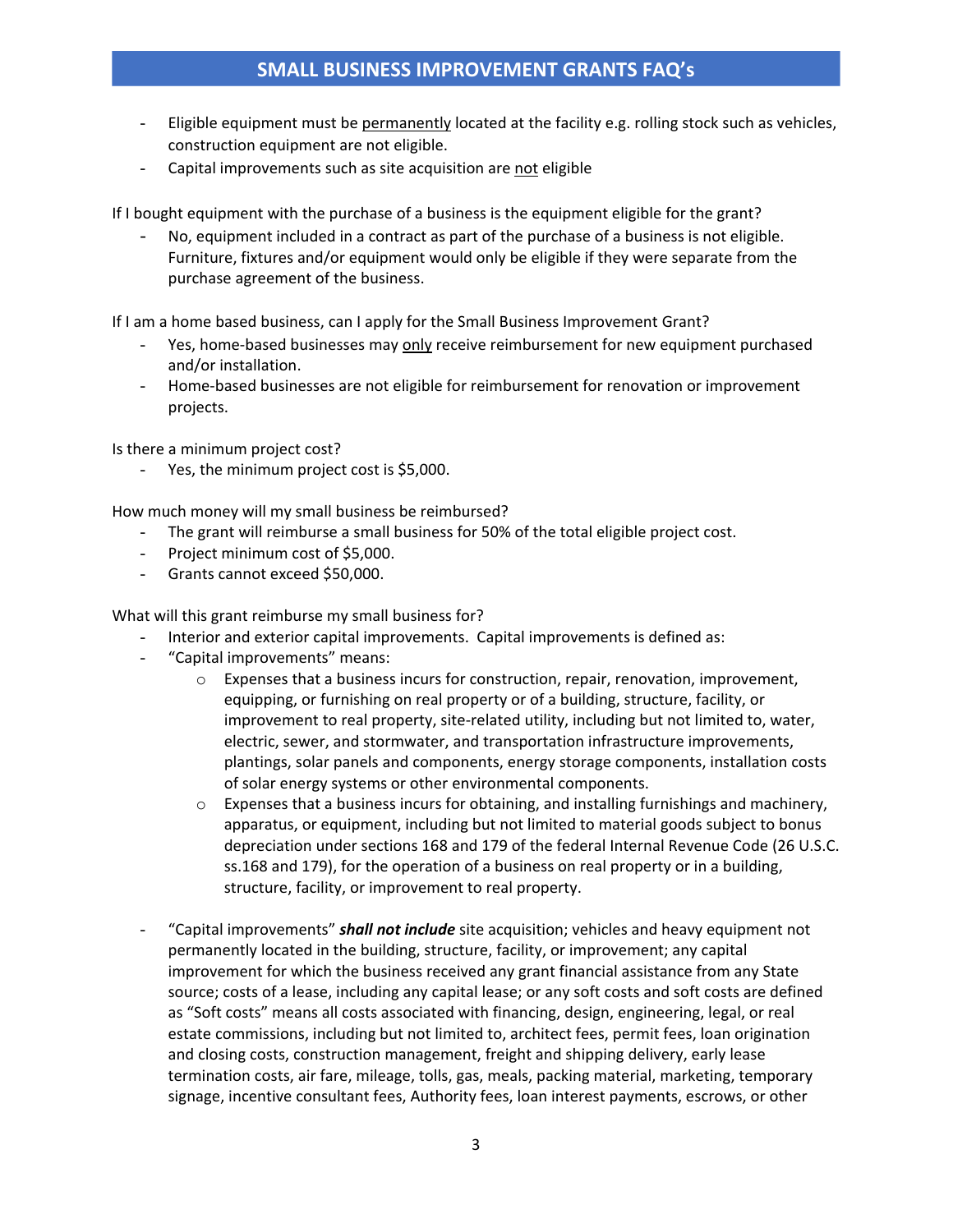similar costs.

- Purchase and installation of new furniture, fixtures, and equipment (FFE) is eligible. Any software required to operate the new equipment would not be considered eligible for reimbursement.
- Home based businesses are only eligible to receive reimbursement for new equipment purchase and/or installation only. For purposes of home-based businesses, allowable furniture and equipment must be used exclusively for the business and must not be attached to the building.

My business has multiple locations, can I apply for all locations?

- Applicants are eligible to receive only **one** SBIG grant per Employee Identification Number (EIN).
- Entities operating in multiple locations under a single EIN are limited to one application under the sole EIN, but a single application may include project costs across multiple locations. This will have to be clearly broken out at time of application.

How much will it cost me to apply for the SBIG?

There is no fee unless your application is approved. The approval fee of \$100 will be due at the time of approval and prior to execution of the grant.

#### **APPLICATION PROCESS**

How do I get my tax clearance certificate?

- Tax clearance certificates are required to be approved for this grant.
- [Directions for securing your tax clearance certificate.](https://www.njeda.com/wp-content/uploads/2021/08/Securing-Your-Tax-Clearance-Certificate-Directions-Client.pdf)
- [Small Business Improvement Grant \(SBIG\) Applicant Checklist](https://1e7pr71cey5c3ol2neoaoz31-wpengine.netdna-ssl.com/wp-content/uploads/2021/11/Small-Business-improvement-Grant-Applicant-Checklist.pdf)

What types of documentation are accepted to demonstrate payment for project costs?

- Applicants must provide documentation proving payment was made for completed work including invoices, statements, payments, and/or cancelled checks. Or any other documentation that can verify the work has been paid as deemed fit by NJEDA.

#### **GRANT DISBURSEMENT**

How are the grants disbursed?

- Applicants who are approved for grants will be required to pay an approval fee of \$100. After paying this fee, the NJEDA will send the grant agreement via email.
- Funds will be disbursed to the applicant when the grant agreement is signed and returned to the NJEDA.

## **FEES**

Are there any fees associated with this grant?

- An approval fee of \$100 is due at time of approval and prior to execution of grant agreement.

#### **WAGE AND REPORTING REQUIREMENTS**

What is the minimum wage requirement?

Applicants are expected to pay their employees (part-time and full-time) the higher of \$15 an hour or 120% of minimum wage.